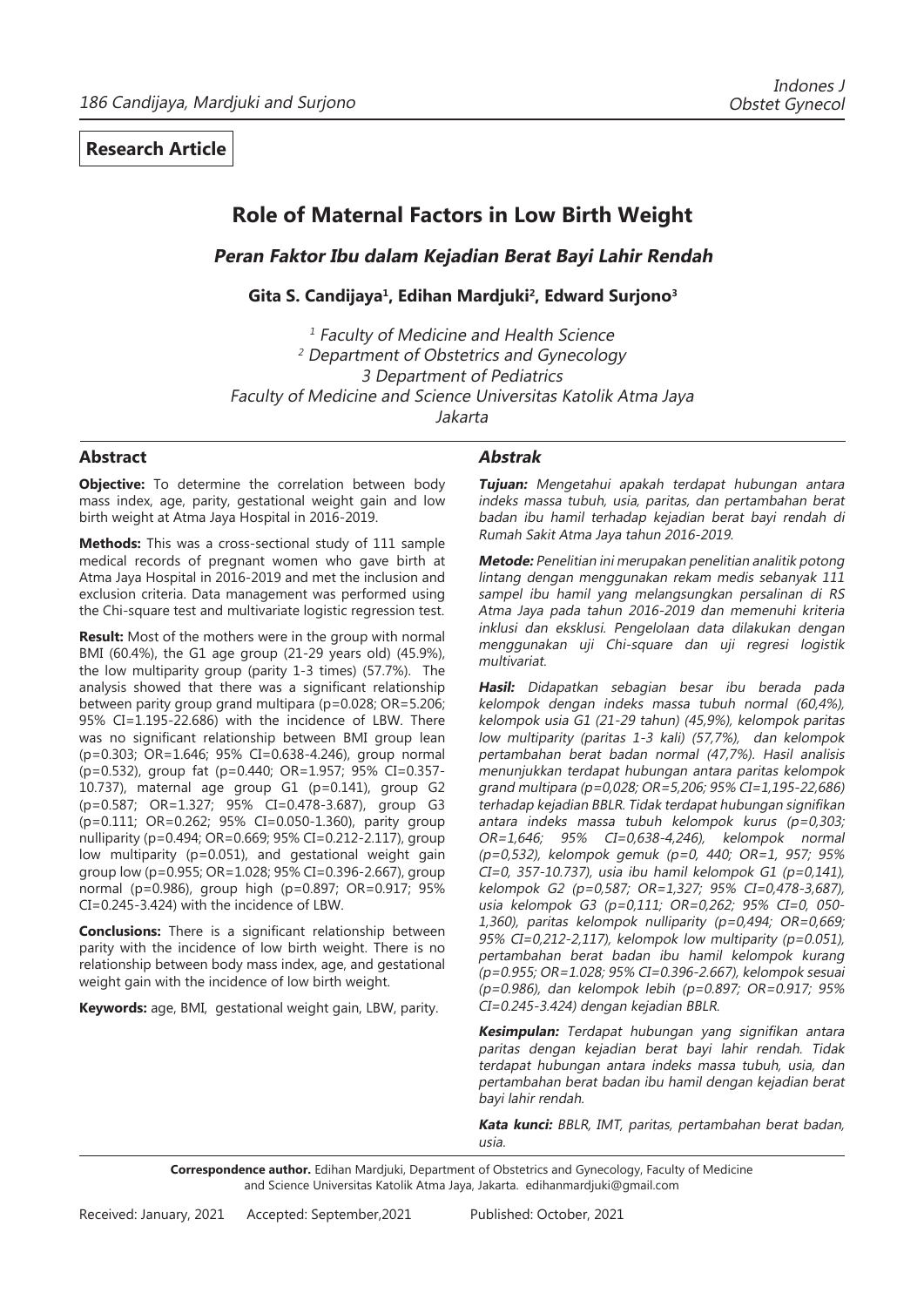## **INTRODUCTION**

Low birth weight (LBW) is one of the big problems, especially in developing countries or countries with low socio-economic conditions, such as Indonesia. LBW are babies born weighing less than 2500 grams, where the normal weight of babies according to the Indonesian Ministry of Health is between 2500 grams - 4000 grams. The level of LBW that occurs in an area can be a benchmark for measuring maternal health, nutrition, and poverty.  $1-3$ 

LBW can occur due to poor maternal condition, such as extra-uterine infections, chorioamnionitis, trauma, and certain diseases. Conditions that can also occur such as IUGR, infection in the fetus, anomalies, and abnormalities that can occur in the placenta, namely placenta ablatio (placenta separated from the uterus) and placenta previa (the placenta covers part or all of the birth canal). The Indonesian Ministry of Health stated that in DKI Jakarta there were 9.3% of babies born with LBW from all over Indonesia in 2013, and is ranked 24th out of 33 provinces in Indonesia.4,5

The high rate of low birth weight can affect human resources in the future. The government has started efforts to prevent the incidence of LBW, namely by closely maintaining and controlling the risk factors that can cause LBW.6

Therefore, the purpose of this study was to determine whether there was a relationship between body mass index, age, parity, and weight gain of pregnant women. on the incidence of low birth weight at Atma Jaya Hospital in 2016-2019.

#### **METHODS**

The research design used in this study was analytical using a cross-sectional study with a retrospective approach. The population of this study were pregnant women who gave birth at Atma Jaya Hospital from January 2016 - December 2019. Samples were collected by the patient's medical record. The total population was 96 patients that match the inclusion and exclusion criteria.

The inclusion criteria were pregnant women who gave birth at Atma Jaya Hospital as of January 2016, with a gestation age of 37-42 weeks, and patients with spontaneous labor. The exclusion criteria were if there are complications during pregnancy and childbirth, pregnant women with history of diabetes mellitus and hypertension before and during pregnancy, those

who has a history of infection during pregnancy, patients who smoke, drink alcohol, or consume opioids, cocaine, and immunosuppressive drugs during pregnancy, and the babies are born with congenital abnormalities.

Data collection was carried out using secondary data based on medical records. Data will be retrieved retrospectively from January 2016 to December 2019.

Data were analyzed by Chi Square-test to determine the correlation between body mass index, age, parity, gestational weight gain and low birth weight. Then, using the Logistic Regression test to find out the most dominant variable related to the dependent variable LBW. Data were processed with the help of Statistical Product and Service Solutions (SPSS) for Windows version 22.0.

#### **RESULTS**

**Table 1.** Distribution of BMI Frequency, Age, Parity, Gestational Weight Gain, and Birth Weight

| <b>Characteristics</b>  | n  | ℅    |
|-------------------------|----|------|
| <b>Body mass index</b>  |    |      |
| Lean                    | 11 | 9.9  |
| Normal                  | 67 | 60.4 |
| Fat                     | 33 | 29.7 |
| Age                     |    |      |
| $G1*$                   | 51 | 45.9 |
| $G2*$                   | 36 | 32.4 |
| $G3*$                   | 24 | 21.6 |
| <b>Parity</b>           |    |      |
| Nulliparity             | 30 | 27.0 |
| Low multiparity         | 64 | 57.7 |
| Grand multipara         | 17 | 15.3 |
| Gestational Weight Gain |    |      |
| Less                    | 42 | 37.8 |
| Appropriate             | 53 | 47.7 |
| Over                    | 16 | 14.4 |

\*G1 (21-29 years old); G2 (30-34 years old); G3 (≥35 years old).

**Table 2.** Factors that Most Affecting LBW

| <b>Variable</b> |          | <b>B</b> value P-value | <b>OR</b> | 95% CI |        |
|-----------------|----------|------------------------|-----------|--------|--------|
|                 |          |                        |           | lower  | upper  |
| Age             |          |                        |           |        |        |
| G1              |          | 0.141                  |           |        |        |
| G <sub>2</sub>  | 0.283    | 0.587                  | 1.327     | 0.478  | 3.687  |
| G <sub>3</sub>  | $-1.340$ | 0.111                  | 0.262     | 0.050  | 1.360  |
| <b>Parity</b>   |          |                        |           |        |        |
| Nulliparity     | $-0.401$ | 0.494                  | 0.669     | 0.212  | 2.117  |
| Low             |          |                        |           |        |        |
| multiparity     |          | 0.051                  |           |        |        |
| Grand           |          |                        |           |        |        |
| multiparity     | 1.650    | 0.028                  | 5.206     | 1.195  | 22.686 |
| Constants       | 0.925    |                        |           |        |        |

Interpretation: parity and age are the most affecting factors.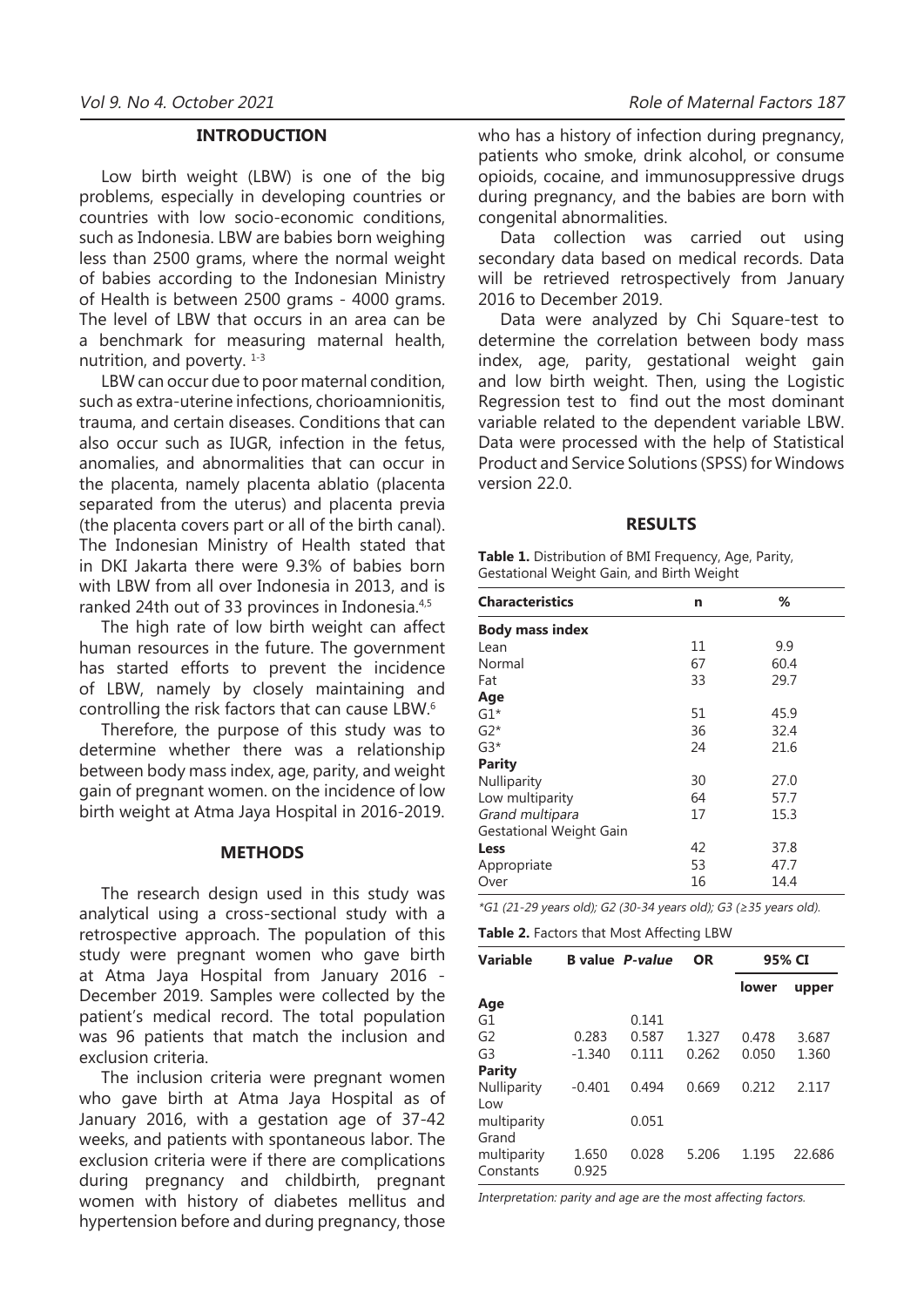188 Candijaya, Mardjuki and Surjono

|                        |                      | ັ                  |                    |                |                |    |                    |                                    |                         |
|------------------------|----------------------|--------------------|--------------------|----------------|----------------|----|--------------------|------------------------------------|-------------------------|
| <b>Risk</b><br>factors | Grand<br>multiparity | <b>Nulliparity</b> | Low<br>multiparity | G <sub>3</sub> | G <sub>2</sub> | G1 | Lean<br><b>BMI</b> | Less<br>gestational<br>weight gain | <b>Probability</b><br>% |
|                        |                      |                    |                    |                |                |    |                    |                                    | 28                      |
|                        |                      |                    |                    |                |                |    |                    |                                    | 67                      |
|                        |                      |                    |                    |                |                |    |                    |                                    | 60                      |
|                        |                      |                    |                    |                |                |    |                    |                                    |                         |
|                        |                      |                    |                    |                |                |    |                    |                                    | 20                      |
|                        |                      |                    |                    |                |                |    |                    |                                    | 16                      |
|                        |                      |                    |                    | √              |                |    |                    |                                    |                         |
|                        |                      |                    |                    |                |                |    |                    |                                    | 28                      |
| 2 <sub>s</sub>         |                      |                    |                    |                |                |    |                    |                                    | 23                      |
|                        |                      |                    |                    |                |                |    |                    |                                    | 29                      |
|                        |                      |                    |                    |                |                |    |                    |                                    | 36                      |

**Table 3.** Factors that Most Affecting LBW

#### **DISCUSSION**

Body mass index (BMI) can be used for screening to determine weight categories that can lead to health problems. Pregnant women with a BMI that is categorized as overweight (>25) will increase the risk of complications, both for pregnant women and for their babies.<sup> $7-9$ </sup>

The results of this study showed that most mothers were in the normal BMI group (18.5 - 25.0) (60.4%), 11 people (9.9%) thin BMI, and 33 people (29.7%) fat BMI. The average BMI in this study was 23.4. The bivariate test results obtained p value =  $0.532$  (p > 0.05). This shows that there is no statistically significant relationship between body mass index of pregnant women and the incidence of low birth weight. However, through data analysis, it was found that mothers with body mass index in the thin category showed OR = 1.646 (95% CI 0.638 - 4.246), which means mothers with body mass index underweight category has a 1.6 times greater risk of giving birth to babies with low birth weight compared to mothers with normal body mass index. Mothers with body mass index in the fat category showed OR = 1.957 (95% CI 0.357 - 10.737), which means that mothers with body mass index category fat have a 1.9 times greater risk of giving birth to babies with low birth weight than mothers with normal body mass index.

This study is different from the research at RSUD Wonosari Gunungkidul, which states that there is a significant relationship between body mass index and the incidence of low birth weight babies. The difference in results in this study can be caused by several factors. One of the factors that causes no relationship between the variables in this study is because LBW can be caused by many factors, not only body mass index, but also maternal age, parity, and maternal weight gain. In addition, it can also be caused by other factors that can influence the occurrence of LBW that cannot be controlled and analyzed by researchers such as the gender of the newborn, socioeconomic status, marital status, and education.<sup>10-11</sup>

A low BMI can indicate that the mother's nutritional needs have not been fulfilled, so the nutrition for the fetus will be difficult to fulfill.<sup>10</sup>

Maternal age at childbirth and pregnancy is very influential on readiness and maturity both physically, emotionally and psychologically.12 The Ministry of Health of the Republic of Indonesia states that a mother's age of 20-35 years is the safest maternal age to get pregnant, because besides being physically mature, women also feel that they are ready to become mothers. $13$ Based on data from the Japan Society of ObsGyn & WHO, the age of pregnant women is divided into groups G1, G2, and G3.<sup>14</sup> Mothers who are pregnant with more than 35 years of age have a very high risk of complications during pregnancy and childbirth meanwhile, pregnant women less than 20 years old have a pelvis and uterus that are still small and their reproductive organs are still immature.<sup>12-15</sup>

The highest age group for pregnant women was G1 with 51 people (45.9%), G2 with 36 people (32.4%), and G3 with 24 people (21.6%). The average age of pregnant women in this study was 29 years. The bivariate test results obtained p value =  $0.428$  (p>0.05), means that there is no significant relationship between the age of pregnant women and low birth weight. Mothers in the G2 age category had an  $OR = 0.727$  (95%) CI 0.205 - 2.574), which means that mothers in the G2 age category were 0.7 times less likely to give birth to a baby with low birth weight than mothers in the G1 age category. Mothers in the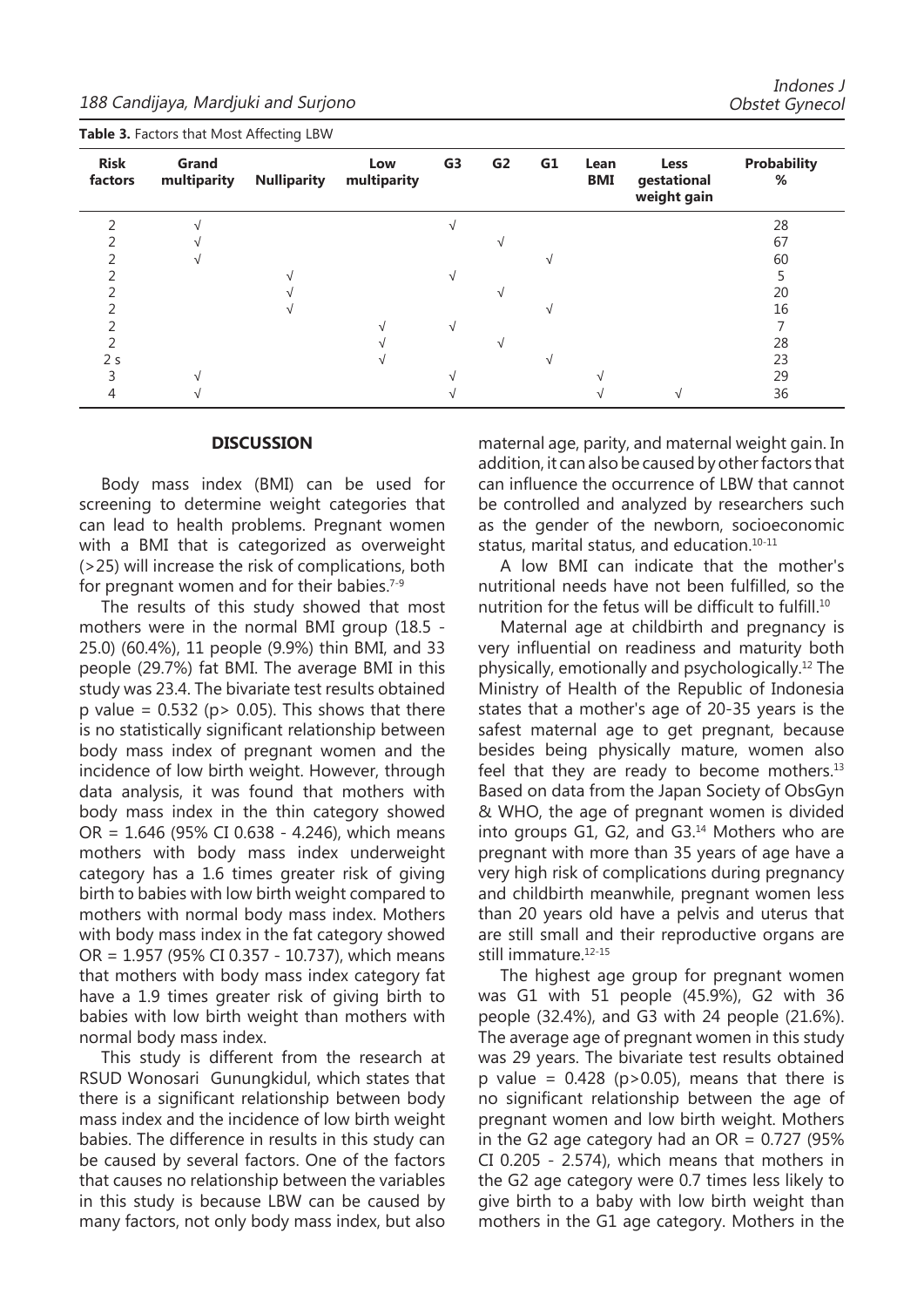G3 age category had an  $OR = 0.455$  (95% CI 0.126 - 1.646), which means that mothers with the G3 age category were 0.4 times less likely to give birth to a baby with low birth weight than mothers with the G1 age category. There is no relationship between these variables may be due to the lack of time available at the time of data collection.

 Previous research in Tangerang states that there is no relationship between maternal age and the incidence of LBW (OR  $= 2.092$  95% CI  $= 0.760 - 5.759$ <sup>16</sup> The results of this study also support the results of previous research in several cities in Japan, the results of their research stated that there was no relationship between maternal age and infant birth weight ( $p = 0.397$ ).<sup>14</sup>

The results of the multivariate analysis test found that age is one of the factors that most influences the occurrence of low birth weight when compared to other variables studied. It was said that pregnant women who were in the G2 group had the same relative risk as pregnant women in the G1 group for giving birth to babies with low birth weight (95% CI 0.478 - 3.687). Then for the G3 group the p value was 0.111 where> 0.05, which means that there was a significant relationship between pregnant women and the G3 group with the incidence of low birth weight. Compared with women in the G3 group who had a 0.26 times lower risk of giving birth to a baby with low birth weight compared to pregnant women in the G1 group (95% CI 0.050 - 1.360).

According to the American College of Obstetricians and Gynecologists, parity is the number of pregnancies that reach gestation more than 20 weeks, and divided into three categories, namely nulliparity, low multiparity (mothers with a total of 1-3 parities), and grand multiparity (mothers with a total of 4-8 parities).<sup>17</sup>

The most parity groups were low multiparity with 64 people (57.7%), nulliparity with 30 people (27.0%), and grand multiparity with 17 people (15.3%). The average parity in this study is 1. The bivariate test results showed the value of  $p = 0.162$  ( $p > 0.05$ ) which means that it is statistically insignificant between the relationship between parity and low birth weight. Mothers in the nulliparity group had an  $OR = 2.500$  (95%) CI 0.805 - 7,764), which means that mothers in the nulliparity group were 2 times more likely to give birth to babies with low birth weight than mothers in the low multiparity group. Mothers in the grand multiparous group had an  $OR =$ 3.500 (95% CI 0.897 – 13.663), which means that mothers in the grand multiparous group were 3 times more likely to deliver babies with low birth weight than mothers in the low multiparity group. The absence of a relationship between variables may occur due to a lack of sample size and there are interactions with other risk factors.

According to previous research which stated that there was no relationship between parity and the incidence of low birth weight ( $p = 0.912$ ). However, clinically, this study shows that the incidence of LBW is increased in women with parity at risk (primiparous and grand multipara) with an OR> 1.10,18

The researcher then performed a multivariate analysis and the results showed that parity is one of the most influencing factors on the incidence of low birth weight, when compared to other variables that were also studied. In the group of mothers with grand multiparous p value obtained was 0.028 (<0.05), which means that there is a significant relationship between the grand multiparous group and the incidence of low birth weight. In addition, mothers in the grand multiparity group had a 5 times greater risk of giving birth to babies with low birth weight compared to mothers in the low multiparity group (OR = 5.206; 95% CI 1.195 - 22,686).

Adequate gestational weight gain is very important for fetal development and growth as well as for the storage of maternal fat itself, conversely, if the weight gain is inadequate, the fetus can experience intrauterine growth retardation and also perinatal mortality.19,20 The guidelines set by the Institute of Medicine (IOM) in 2009 are in accordance with the BMI before pregnancy and are divided based on the total weight gain of the mother and also the gain per kg / week. Pregnant women who gain more than the recommended weight can increase the risk of having a cesarean section, babies born with macrosomia (babies born larger than 90% of babies of the same age), and can also cause overweight and obesity during the growing period of the child. Meanwhile, pregnant women who gain weight less than recommended can increase the risk of preterm, babies born smaller than 90% of babies of the same age, and mothers who have difficulty in breastfeeding.<sup>21</sup>

The most group of gestational weight gain was normal weight gain, with 53 people (47.7%), pregnant women with less gestational weight gain were 42 people (37.8%), and pregnant women with over in gestational weight gain were 16 people (14.4%). The average gestational weight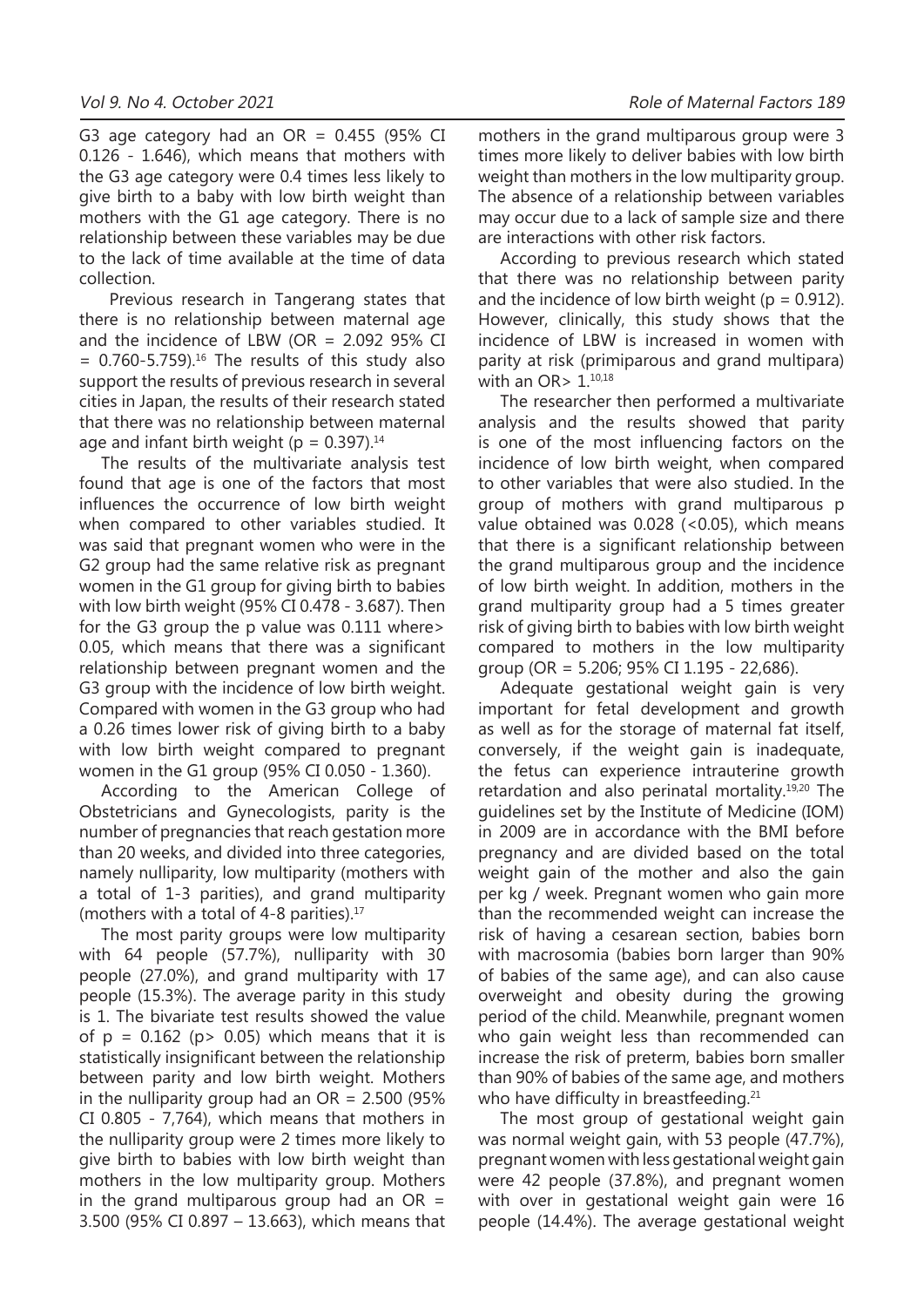gain in this study was 11 kg. Bivariate analysis was carried out on the relationship between maternal weight gain and the incidence of low birth weight, the results obtained were  $p = 0.986$  $(p > 0.05)$ . This shows that there is no significant relationship between the weight gain of pregnant women and the incidence of LBW. Mothers who gained less gestational weight during pregnancy had an OR = 1.028 (95% CI 0.396 - 2.667), which means that mothers with less than normal weight gain during pregnancy had the same relative likelihood of women gaining weight during normal pregnancy for giving birth to babies with low birth weight. Mothers who gain more weight during pregnancy have an  $OR = 0.917$  (95% CI 0.245 - 3.424), which means that mothers who gain more weight during pregnancy are 0.9 times less likely than mothers who gain normal weight during pregnancy.

This study is not in accordance with the previous research where it was stated that there was a significant relationship between maternal weight gain and LBW ( $p = 0.000 \text{ OR } = 16,724$ ). This study also opposes the results of previous research, where it was found that mothers with less pregnant weight gain based on IOM had a tendency to give birth to low birth weight babies  $(p = 0.027 \text{ OR} = 2.2).$ <sup>18-22</sup> This difference in results may occur due to the insufficient number of samples studied due to limited research time.

# **Multivariate Analysis**

The results of the multivariate analysis in this study found that the risk factor that most influenced the occurrence of low birth weight was parity. Where mothers in the grand multiparous group got a p value =  $0.028$  (p < 0.05), which means that there is a significant relationship between the grand multiparous group and the incidence of low birth weight, and the OR  $=$ 5.206, when compared, mothers with the grand multiparous group have a risk of 5 times greater to deliver babies with low birth weight compared to mothers in the low multiparity group (95% CI 1.195 - 22,686).

The probability value is also obtained from multivariate analysis, the probability of the occurrence of a baby with low birth weight by doing some calculations. It was found that pregnant women who had risk factors at age G3

and also with parity in the grand multiparous group had a 28% chance of delivering babies with low birth weight. Mothers with risk factors were at age G2 and also with parity in the grand multiparous group had a 67% chance of giving birth to a baby with low birth weight. Mothers with risk factors were at age G1 and also with parity in the grand multiparous group had a 60% chance of giving birth to a baby with low birth weight.

Mothers with age risk factors were in the G3 group and the nulliparity group had a 5% chance of giving birth to babies with low birth weight. Mothers with age risk factors were in the G2 group and the nulliparity group had a 20% chance of giving birth to a baby with low birth weight. Mothers with age risk factors were in the G1 group and the nulliparity group had a 16% chance of giving birth to a baby with low birth weight.

Mothers with age risk factors were in the G3 group and the low multiparity group had a 7% chance of giving birth to low birth weight. Mothers with age risk factors were in the G2 group and the low multiparity group had a 28% chance of giving birth to low birth weight. Mothers with age risk factors were in the G1 group and the low multiparity group had a 23% chance of giving birth to a baby with low birth weight.

Researchers calculated the probability of pregnant women having several other risk factors, although the previous analysis did not show a significant relationship. Pregnant women who had age risk factors in the G3 group, the grand multipara group, and classified as having a thin body mass index of 29% gave birth to babies with low birth weight. Then if analyzed further, pregnant women with age risk factors in the G3 group, the grand multipara group, are classified as having a thin body mass index, and with less gestational weight gain during pregnancy, resulting in a 36% probability of giving birth to a low birth weight baby.

# **CONCLUSIONS**

There is a significant relationship between parity with the incidence of low birth weight. There is no significant relationship between body mass index, age, and gestational weight gain with the incidence of low birth weight.